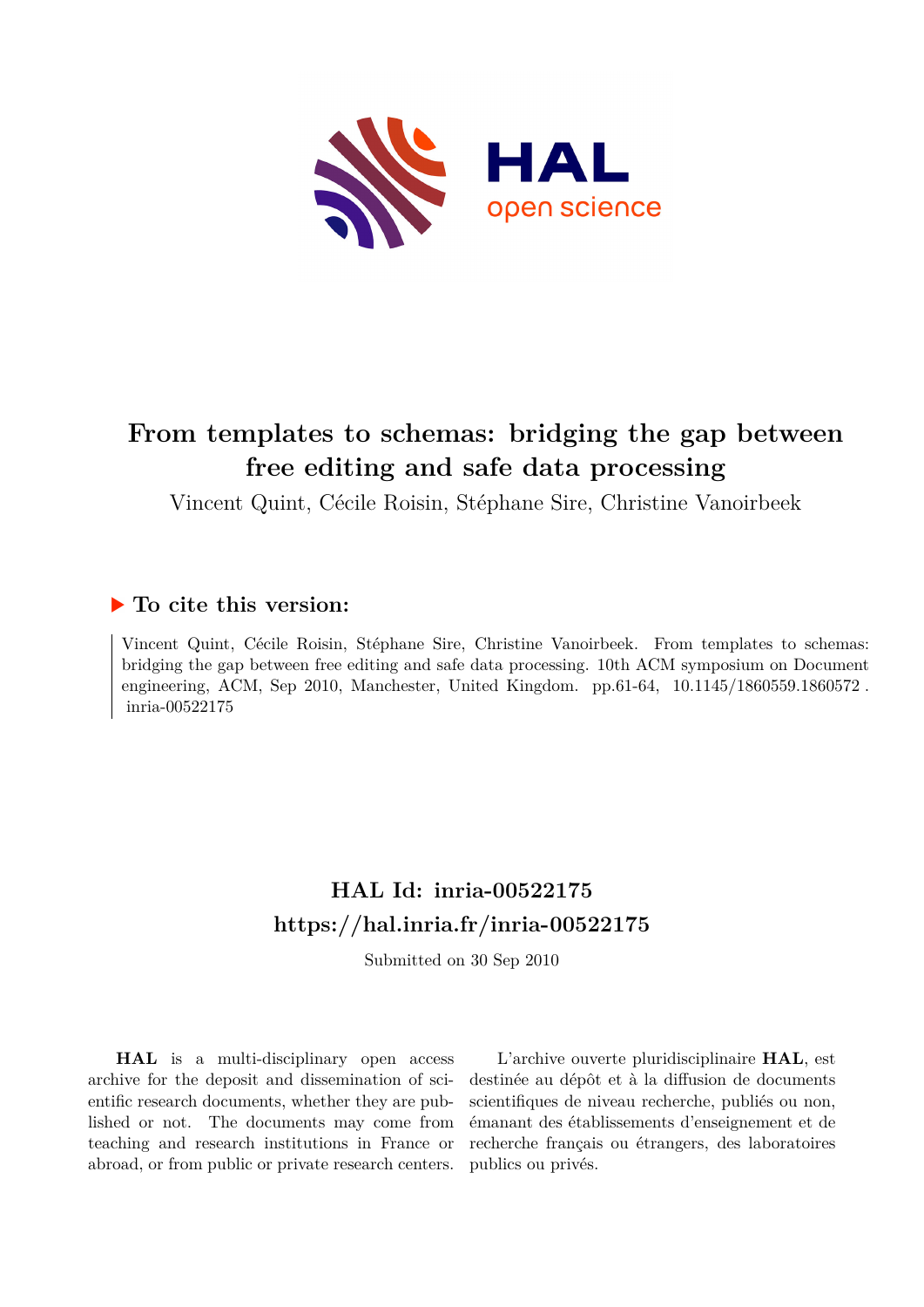## **From Templates to Schemas: Bridging the Gap Between Free Editing and Safe Data Processing**

Vincent Quint Cécile Roisin INRIA, Grenoble, France {vincent.quint, cecile.roisin}@inria.fr

## **ABSTRACT**

In this paper we present tools that provide an easy way to edit XML content directly on the web, with the usual benefit of valid XML content. These tools make it possible to create content targeted for lightweight web applications. Our approach uses (1) the XTiger template language, (2) the AXEL Javascript library for authoring structured XML content and (3) XSLT transformations for generating XML schemas against which the XML content can be validated. Template-driven editing allows any web user to easily enter content while schemas make sure applications can safely process this content.

## **Categories and Subject Descriptors**

I.7 [Document and Text Processing]: Document Preparation—Languages and systems, Markup languages

## **General Terms**

Design, Experimentation, Languages

## **Keywords**

Document authoring, web editing, document language, XML

## **1. INTRODUCTION**

Several intermediate levels of document structure have been proposed to bridge the gap between HTML tag soup and highly structured XML: microformats, semantic HTML, document templates, RDFa, to name only the most popular technologies. They pursue different goals and provide different benefits regarding structure improvement, but all of them aim at rigorously structuring some information in HTML documents. This structured information can then be extracted safely from its host document, and it can be further processed to use and re-use in many different ways the content of HTML documents, which otherwise could only be displayed by web browsers. However, most of these technologies apply only to some specific parts of a document

*DocEng2010,* September 21–24, 2010, Manchester, United Kingdom. Copyright 2010 ACM 978-1-4503-0231-9/10/09 ...\$10.00.

Stéphane Sire Christine Vanoirbeek EPFL, Lausanne, Switzerland {firstname.lastname}@epfl.ch

and they still lack tools that could allow average web users to easily create structured information.

In this paper, we explore another approach which aims at producing full XML documents and data on the web while allowing authors to work in a familiar HTML environment, their favorite web browser. The goal is to bring the power of the usual XML processing chain to new application domains such as Web 2.0 applications, but based on valid XML content. Such web sites cannot afford complex authoring processes involving multiple languages and skilled specialists. Usually these sites rely heavily on Rich Text Editors or on Wiki-based input that restrict information reuse and computability. Instead, we are proposing a lightweight approach based on document templates for XML document authoring. However, to fully take advantage of XML structures, this simplification must not compromise the quality of the created documents and data. This has lead us to engineer a method to generate schemas from the document templates.

The next section briefly introduces the XTiger template language from which this work has begun. Section 3 presents the browser-based editor that was built to exploit this template language, originally designed to create XHTML documents. Section 4 explains how the language was extended to allow the editor to generate XML documents. The issue of the automatic generation of XML Schemas is discussed in section 5. Section 6 summarizes the advantages brought by these tools and compares them to related work.

## **2. TEMPLATES FOR XHTML**

The starting point is a template language called XTiger [2] that was created for authoring different kinds of XHTML documents that are supposed to follow a given model. With XTiger, a template is a skeleton XHTML document that contains elements in the XTiger language (as both XHTML and XTiger are XML languages, they can easily be mixed). Each XTiger element expresses constraints about the local XHTML structure and its possible evolutions during editing. Typical XTiger elements are:

- xt:component which defines a component, i.e. a piece of XHTML structure (possibly with XTiger elements) that can be inserted in some places in the document.
- xt:use which indicates, with its types attribute, what component(s) or basic content (text for instance), may be inserted at its location.
- xt:repeat which indicates that the structure it includes (XHTML with XTiger elements) may be repeated several times at its location.

Permission to make digital or hard copies of all or part of this work for personal or classroom use is granted without fee provided that copies are not made or distributed for profit or commercial advantage and that copies bear this notice and the full citation on the first page. To copy otherwise, to republish, to post on servers or to redistribute to lists, requires prior specific permission and/or a fee.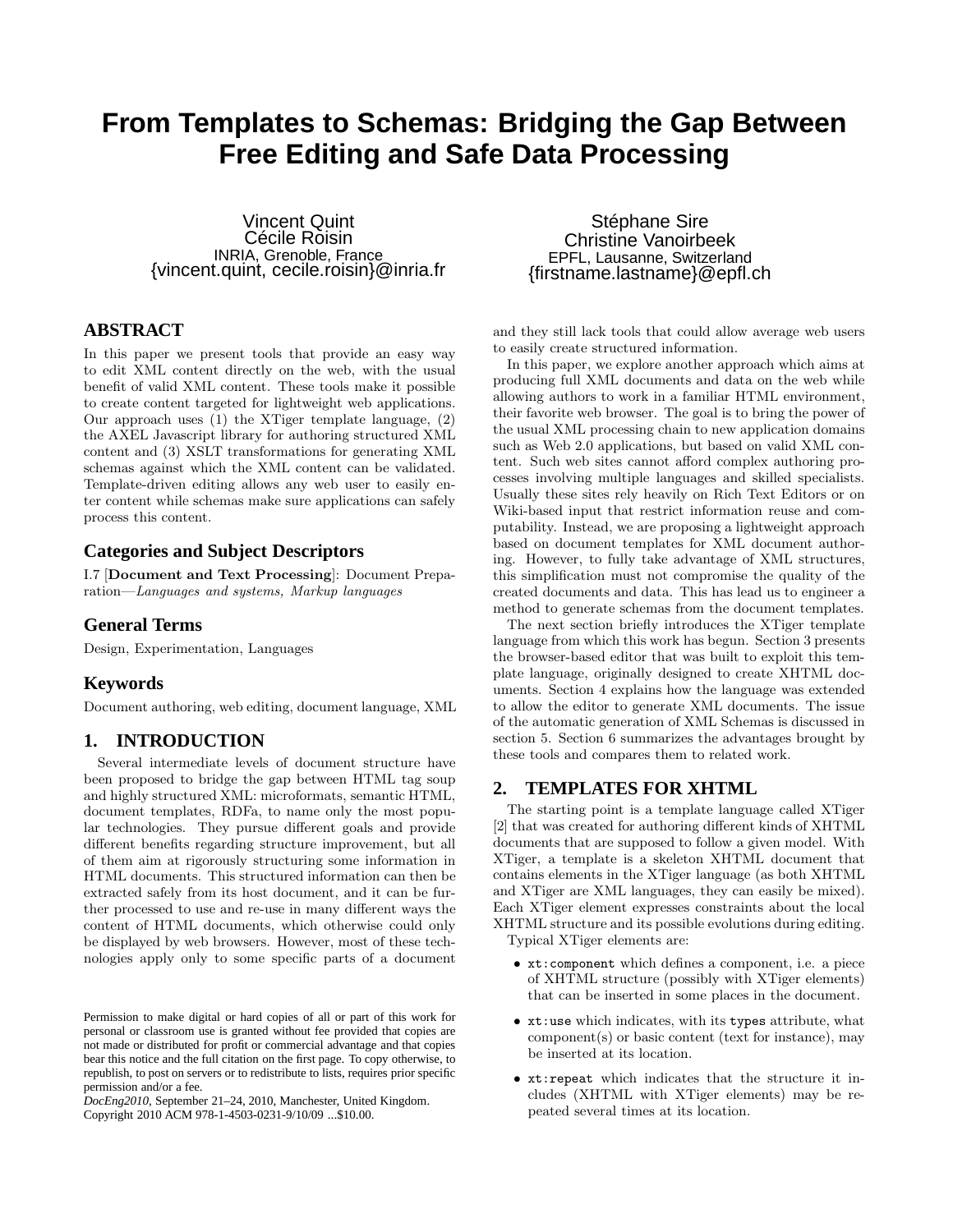Figure 1 shows the XTiger definition of component authorComp, which is used in the Article template (the template used for producing this paper, see Figure 2).

```
<xt:component name="authorComp">
  <p class="vcard">
    <xt:repeat minOccurs="1">
      <span class="fn">
        <xt:use types="text" label="name">
                 Author name</xt:use>
      \langle/span>\langlebr />
    </xt:repeat>
    <xt:repeat minOccurs="1" label="address">
      <span class="addr">
        <xt:use types="text" label="line">
                 Address line</xt:use>
      </span><br />
    </xt:repeat>
    <span class="email">
      <xt:use types="text" label="email">
              email</xt:use>
    </span>
  </p>
</xt:component>
```
#### Figure 1: The author component template

This very simple language was first implemented in the Amaya [9] web editor. The XHTML editor in Amaya was extended to be driven by XTiger templates, i.e. to interpret and follow the hints given by the XTiger elements about the XHTML structure. It allowed authors to produce more easily better structured documents, but it was available only in Amaya and it could only create XHTML documents.

## **3. TEMPLATE-DRIVEN EDITING IN THE BROWSER**

The next step was to make XTiger template-driven editing also usable on the widely available platform offered by web browsers. The goal was to make it easier for any web user to create content on line, by relieving the burden of installing new software and learning how to use a new editor. This was achieved by developing a Javascript library that runs in the browser (in any Javascript-enabled browser) and implements editing functions that follow XTiger templates.

The Adaptable XML Editing Library (AXEL) that resulted from this work dynamically generates an interactive editing application from a source template inside any web page [8]. The source template can be the web page itself, the content of an internal frame, or a file loaded with an Ajax call. The library also provides some functions to linearize the edited document into a string representation at any time. Thus it is easy to send it back to a server.

The design of the editing user interface aims at minimizing user's mouse movements. Hence, there is no menu bar at the top of the document, but only contextual menus that follow the document structure to give access to the editing functions (Figure 2). The system displays  $+$  and  $-$  icons next to the document parts that can be repeated as defined by the template. Similarly, the system displays a pop-up menu next to the document parts that can be selected among a choice of different component types. Finally, the system dy-

| C                                                                                                                                                                                                                                                                                                                                                                        |                                                                                                                                                                                                                                                                                   | AXEL demo launcher                                    | Mozilla Firefox                                                                                                   |
|--------------------------------------------------------------------------------------------------------------------------------------------------------------------------------------------------------------------------------------------------------------------------------------------------------------------------------------------------------------------------|-----------------------------------------------------------------------------------------------------------------------------------------------------------------------------------------------------------------------------------------------------------------------------------|-------------------------------------------------------|-------------------------------------------------------------------------------------------------------------------|
| (C)                                                                                                                                                                                                                                                                                                                                                                      | http://docreuse.epfl.ch/articles/apps/launch.xhtml#t=                                                                                                                                                                                                                             |                                                       | <copyright_year>2010</copyright_year>                                                                             |
| AXEL demo launcher                                                                                                                                                                                                                                                                                                                                                       | ÷                                                                                                                                                                                                                                                                                 |                                                       | <article_title>From Templates</article_title>                                                                     |
| WebDAV bar<br>Dump                                                                                                                                                                                                                                                                                                                                                       | Data file name : /docena/DocEna2010.xml<br>Input                                                                                                                                                                                                                                  | Load                                                  | <authors></authors>                                                                                               |
|                                                                                                                                                                                                                                                                                                                                                                          | DocEng 2010, from September 21 to September 24, Manchester, United Kingdom, Copyr                                                                                                                                                                                                 |                                                       | <author></author>                                                                                                 |
|                                                                                                                                                                                                                                                                                                                                                                          | <b>From Templates to Schemas: Brid</b><br><b>Between Free Editing and Safe Date</b>                                                                                                                                                                                               |                                                       | <name>Vincent Ouint<name>Cécile Roisin</name><br/><address><br/><line>INRIA, Grenoble, Fr</line></address></name> |
|                                                                                                                                                                                                                                                                                                                                                                          |                                                                                                                                                                                                                                                                                   |                                                       | $\langle$ address $\rangle$                                                                                       |
|                                                                                                                                                                                                                                                                                                                                                                          | Vincent Quint O O                                                                                                                                                                                                                                                                 | Stéphan                                               | $\le$ email>                                                                                                      |
|                                                                                                                                                                                                                                                                                                                                                                          | Cécile Roisin O O<br><b>INRIA.</b> Grenoble. France<br>{vincent.quint, cecile.roisin}@inria.fr                                                                                                                                                                                    | Christine Va<br>EPFL, Lausan<br>(stephane.sire, chris | {vincent.quint, cecile.roisin}@ii<br>$\langle$ author $\rangle$                                                   |
| <b>ABSTRACT</b>                                                                                                                                                                                                                                                                                                                                                          |                                                                                                                                                                                                                                                                                   |                                                       | <author></author>                                                                                                 |
| In this paper we present tools that provide an easy way to edit XML content directly on th<br>XML content. These tools make it possible to create content targeted for lightweight web<br>XTiger template language, (2) the AXEL Javascript library for authoring structured XML<br>for generating XML schemas against which the XML content can be validated. Template- |                                                                                                                                                                                                                                                                                   |                                                       | <name>Stéphane Sire<name>Christine Vanoirbeel<br/><address></address></name></name>                               |
| easily enter content while schemas make sure applications can safely process this content                                                                                                                                                                                                                                                                                |                                                                                                                                                                                                                                                                                   |                                                       | <line>EPFL, Lausanne, Sw</line>                                                                                   |
| ∀                                                                                                                                                                                                                                                                                                                                                                        |                                                                                                                                                                                                                                                                                   |                                                       | <br>$\epsilon$ <i>email</i>                                                                                       |
|                                                                                                                                                                                                                                                                                                                                                                          | <b>Categories and Subject Descriptors</b>                                                                                                                                                                                                                                         |                                                       | {stephane.sire, christine.vanoirb                                                                                 |
| 1.7 IDocument and Text Processing]: Document Preparation - Languag                                                                                                                                                                                                                                                                                                       |                                                                                                                                                                                                                                                                                   |                                                       | $\langle$ author>                                                                                                 |
| <b>General Terms</b>                                                                                                                                                                                                                                                                                                                                                     |                                                                                                                                                                                                                                                                                   |                                                       | $\langle$ authors $\rangle$                                                                                       |
|                                                                                                                                                                                                                                                                                                                                                                          |                                                                                                                                                                                                                                                                                   |                                                       | <abstract></abstract>                                                                                             |
| ☑ Design, Experimentation, Languages                                                                                                                                                                                                                                                                                                                                     |                                                                                                                                                                                                                                                                                   |                                                       | $<$ Parag $>$                                                                                                     |
| <b>Keywords</b>                                                                                                                                                                                                                                                                                                                                                          |                                                                                                                                                                                                                                                                                   |                                                       | $\epsilon$ Fragment $\epsilon$ In this paper we                                                                   |
| ☑ Document authoring, web editing, document language, XML                                                                                                                                                                                                                                                                                                                |                                                                                                                                                                                                                                                                                   |                                                       | driven editing allows any web us                                                                                  |
|                                                                                                                                                                                                                                                                                                                                                                          |                                                                                                                                                                                                                                                                                   |                                                       | $\langle$ Fragment $\rangle$                                                                                      |
| 1. Introduction $\Theta$                                                                                                                                                                                                                                                                                                                                                 |                                                                                                                                                                                                                                                                                   |                                                       | $<$ Parag>                                                                                                        |
| Parag<br>$\bullet$                                                                                                                                                                                                                                                                                                                                                       | Several intermediate levels of document structure have been prope<br>tag soup and highly structured XML: microformats, semantic HTI                                                                                                                                               |                                                       | $\langle$ abstract $\rangle$<br><categories></categories>                                                         |
|                                                                                                                                                                                                                                                                                                                                                                          | name only the most popular technologies. They pursue different g<br>regarding structure improvement, but all of them aim at rigorously<br>documents. This structured information can then be extracted safe<br>further processed to use and re-use in many different wavs the cor | <category><br/><num>I</num></category>                |                                                                                                                   |

Figure 2: Editing an Article with AXEL

namically turns the text fragments corresponding to primitive editing components into text entry fields when the user clicks them.

The user interface is highly customizable as a consequence of running inside a web browser. It is possible for instance to create variations of the editing style with CSS rules and Javascript functions. It is even possible to extend the primitive editing components for entering text with new editing components written in Javascript, or to create highly specialized editing component types to enter complex data types, such as a photo uploader. In this way AXEL differs from Amaya, as it allows to create domain specific document templates with document specific user interaction models.

The idea of implementing an editor in the web browser is not new, but AXEL has a few original features. Google Docs, for instance, offers an editor that runs in the browser. It also proposes a large library of templates, like most word processors do, but these templates are just ordinary documents that authors can use as a starting point and as a source of inspiration. They do not provide any guarantee about the structure and the content of the final result. With XTiger, the final document always conforms to the structural constraints expressed in the template. When the information contained in the document has to be further processed, this makes a difference.

## **4. GENERATING XML DOCUMENTS**

An extension to the XTiger language was necessary to get one step further. This is a syntactically minor extension, but it brings a significant advantage by allowing the editor to map the XHTML document being edited to a target XML document. The label attribute was added for that purpose to most XTiger elements to indicate the name of a corresponding XML element to be created when the DOM tree built by AXEL is linearized in XML. This process is similar in intention with XForms for HTML [1].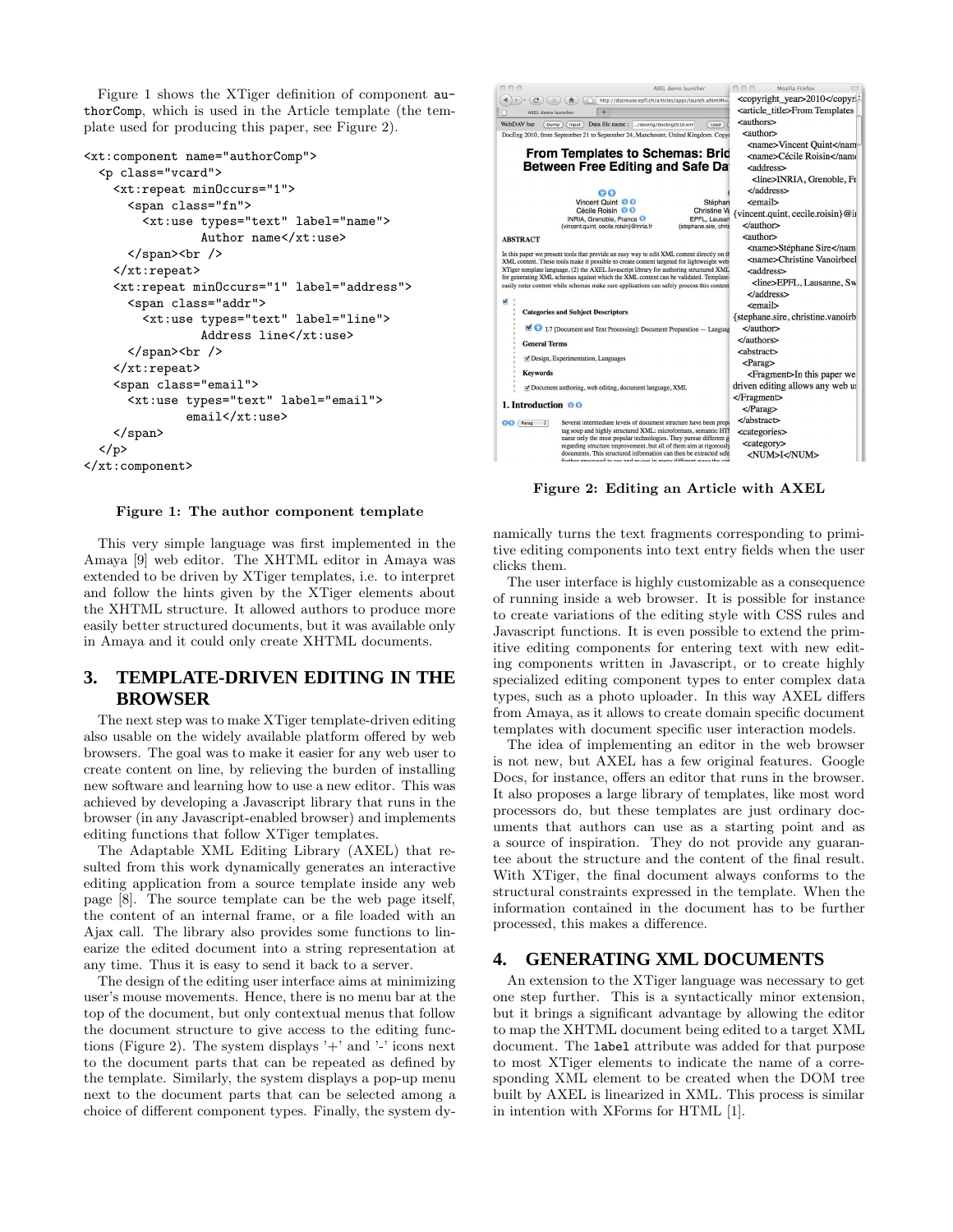The label attribute can be set on xt:use and xt:repeat elements to map their content model to a target XML element whose name is defined by the label. For instance, as the template used in Figure 2 declares the component inclusion <xt:use label="author" types="authorComp"/>, then the linearized content of this component will be placed in an XML sub-tree tagged author. The right hand part of Figure 2 shows the XML code generated for this article. The mapping algorithm is recursive. It stops at the inclusion of a few primitive component types, such as text, that produce only unparsed content which is entered with browser text entry fields as explained in the previous section.

We have also written an XML loading algorithm together with the linearization algorithm. It uses the same label information to load XML content into a compatible template and generates the corresponding XHTML document.

To some extent the use of a document template to produce a target XML content model is close to more data-centric form-based applications. For instance, this could be compared to Google Forms where the document template is a form document, and where the responses are collected inside a spreadsheet. However the range of XML documents reachable with AXEL goes beyond tables and columns and allows also document-centric data to be edited.

There are other browser-based editors for XML documents such as XOpus. In some respects, these tools are like many other XML editors: to edit a document authors must provide an XML Schema, a style sheet, and an XSLT transformation. With AXEL, as soon as an XTiger template is available, well structured XML documents can be edited. Although XML Schemas are available for some common applications, users with specific needs have to create their own schemas, style sheets and transformations for most XML editors. This is a different task than developing an XTiger template, for which users have just to create the XHTML skeleton of a typical document and to include a few XTiger elements that indicate how this skeleton may be changed. In addition, a CSS style sheet can be defined to set the graphical aspect of documents, but this is not mandatory.

## **5. GENERATING XML SCHEMAS**

The editor outputs XML files, but the only claim we can make is that these files are well-formed and follow the constraints expressed by an XTiger template. That is not enough to fully exploit the XML structure. We need a schema against which the XML document could be validated and that can be used by XML applications that require a schema to process XML data.

The semantics of XTiger may be defined as an extension of XML Document Type Definitions (DTD), the extension consisting in more precise occurrence indicators (for this purpose, XTiger borrows the minOccurs and maxOccurs attributes from XML Schema). The semantics of XTiger is then a subset of the semantics of XML Schema. As a consequence, the constraints defined by an XTiger template can be expressed in the XML Schema language, and the translation of an XTiger template into an XML Schema can be done automatically.

We have developed an XSLT transformation to perform this translation. It works in two steps:

• First, the template is stripped from all XHTML code. The result is a pure XTiger file that contains only structure constraints and the names (label attribute) of the XML elements to be generated (Figure 3).

• The second step transforms this structure definition into an equivalent XML Schema (Figure 4).

```
<xt:component name="authorComp">
  <xt:repeat minOccurs="1">
    <xt:use types="text" label="name"/>
  </xt:repeat>
  <xt:repeat minOccurs="1" label="address">
    <xt:use types="text" label="line"/>
  </xt:repeat>
  <xt:use types="string" label="email"/>
</xt:component>
```
Figure 3: Stripped template

```
<xsd:complexType name="authorComp">
  <xsd:sequence>
    <xsd:element name="name" type="xsd:string"
                 maxOccurs="unbounded"/>
    <xsd:element name="address">
      <xsd:complexType>
        <xsd:sequence>
         <xsd:element name="line" type="xsd:string"
                      maxOccurs="unbounded"/>
        </xsd:sequence>
      </xsd:complexType>
    </xsd:element>
    <xsd:element name="email" type="xsd:string"/>
  </xsd:sequence>
</xsd:complexType>
```
#### Figure 4: Schema for the author component

The resulting XML Schema defines the structure of the XML documents generated by AXEL when using a given XTiger template. Document templates designed for AXEL can now be used in any XML process that benefits from a schema, such as writing transformations or queries. Similarly, the documents edited with AXEL can now be used in any XML application that requires a schema, such as storing data in an XML database that enforces validation.

The transformation was validated on very different XTiger templates, including those available in [7]: they range from form-based documents, such as a restaurant menu or a resume, to more complex documents, such as scientific and technical documentation with hundreds of elements and a significant tree depth. For each template, several XML document instances were validated against the XML Schema produced by the transformation.

### **6. APPLICABILITY AND FUTURE WORK**

Existing XML document production systems are usually employed in areas where well-established XML schemas have been defined. In this typical setting, several users play different roles: computer-skilled persons create schemas, style sheets, and transformations, whereas content producers use